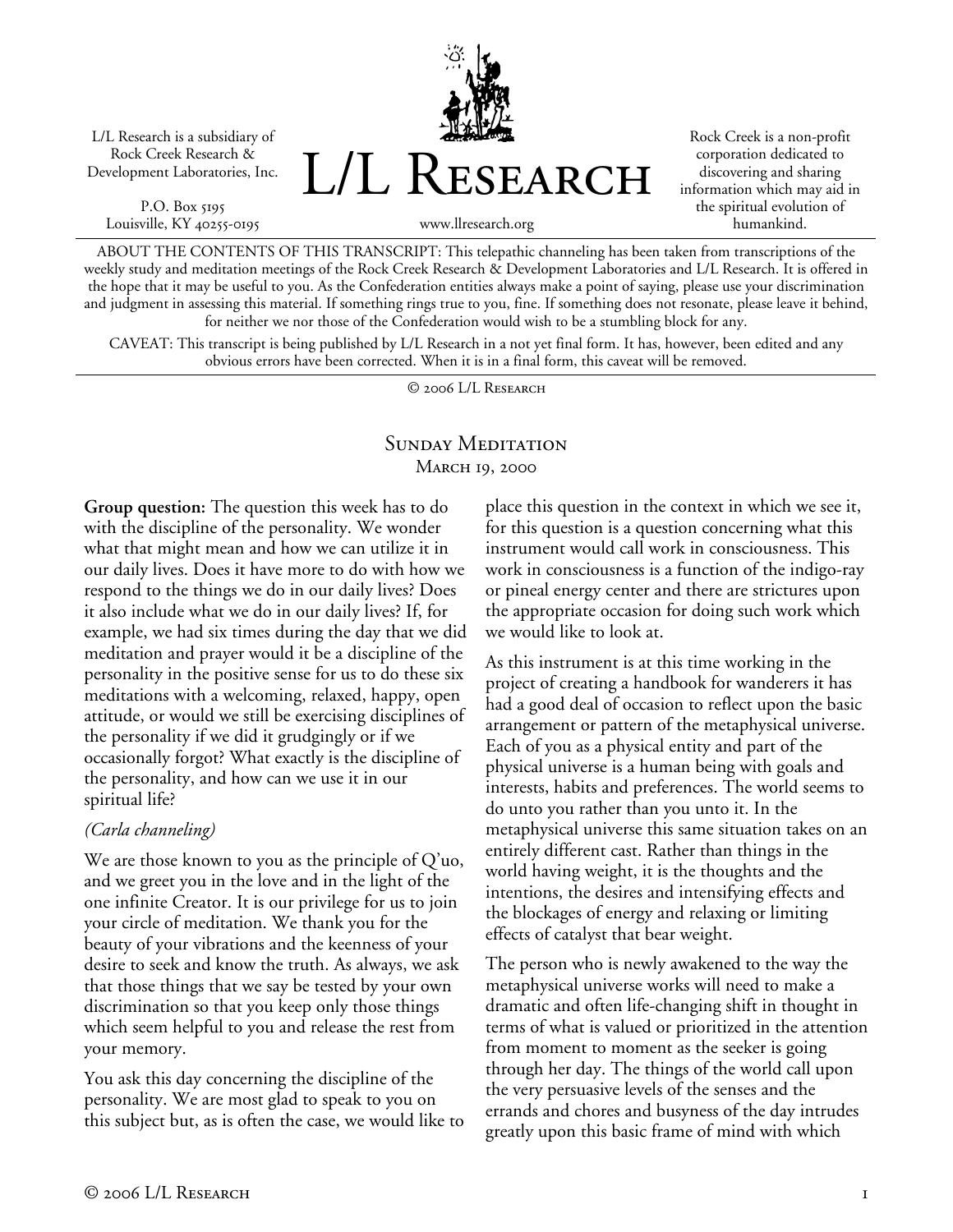the person of the world goes about interacting with his environment. In terms of the metaphysical universe the everyday experience becomes the hallowed and greatly valued grist for the mill, as the one known as Ram Dass put it. And when one considers the same chores and concerns one is looking not simply for the completion of a list of things to do but also a way of going about the doing of these things that is informed and energized by the manner of being which underlies and undergirds the everyday experience.

It is in this regard that the discipline of the personality can come into play. However, it is important to note that the energy system of the mind, body and spirit of the complex of energies cannot be manipulated beyond certain limits. That is, if there is a blockage in the lower three energy centers, which have to do with survival, the way the self regards the self [or] relates to other entities one at a time, and the way the self relates to the groups of third density, such as the work environment and the family, then the power of the one infinite Creator that enters the body in infinite supply cannot come into the heart center with full energy. There are many ways to distort or block or confuse these lower energies.

The most likely culprit in the root-ray or red energy center is the self's basic opinion of the self as being either a deserving portion or an undeserving portion of the creation. Those who are harboring depressed thoughts and thoughts of suicide, for instance, will block almost all energy coming into the body system. Those with intense sexual cravings or with other ways in which the self has distorted the energies of sexuality and survival can also substantially block and hinder the life-force from moving into the body energy system and rising to the heart. Each of you knows already too well the difficulties of the orange and the yellow-ray energy centers, as the conversation before this meditation expressed eloquently. Each is working with the concept of self, with the concept of self in relationship, and with the concept of self in groups, in ways that distort and filter that energy. And each, being unique, is doing that distorting and partial blocking in her own way. And, therefore, each has what this instrument calls a knot to untangle that is unlike anyone else's knot, has the confusion to unravel that is not precisely not like anyone else's confusion.

And while these processes are going on it is not wise to attempt to work in the higher energy centers. This means that there are many times in each day where remedial and centering work in balancing the lower energy centers and clearing them is called for. There is not the work that is done once and then left but, rather, the metaphysical housework of clearing and re-clearing and re-clearing, cleansing and cleaning the energy centers, encouraging them by various means to be crystallized, balanced and energized so that more and more energy can be taken in and processed and transmuted as the energy moves up the energy system of the body. Each then must determine, daily, hourly, if it is an appropriate time to do work in consciousness. If it is an appropriate time to be looking at the discipline of the personality. Now that we have expressed our cautionary hope that each will refrain from doing such higher energy work until full energy is pouring into the heart we can take into consideration the discipline of the personality.

As a background to work in consciousness in general it may be noted that that energy which is called the rising of the kundalini is an energy placement that is heavily dependent upon the intensity and purity of desire and the type of desire that you as a soul or spirit are naturally and inherently feeling the need to express. In other words, there is energy entering the bottom of the energy system, coming up from the feet and into the root chakra and moving from there upwards. But there is also the inner light of the one infinite Creator that is called into the energy system through the gateway of intelligent infinity through the violet ray and into the green, blue and indigo energy centers. Work in the discipline of the personality is indigo-ray work. And it is facilitated greatly by persistent daily work on one's desire. For the more intense that desire the more powerful will be that energy moving through the gateway to intelligent infinity from above. And the more powerful will be the pull that pulls that energy up from the root chakra and to the meeting with that inner light that is called by the metaphysical worker in consciousness.

What one hopes for from the energy system in this regard is to have an intensification of the full power that is coming into the heart meeting in the indigoray center, and this is a goal which cannot be followed as a goal but, rather, lived as a process. For, again, this will not be work that is done once and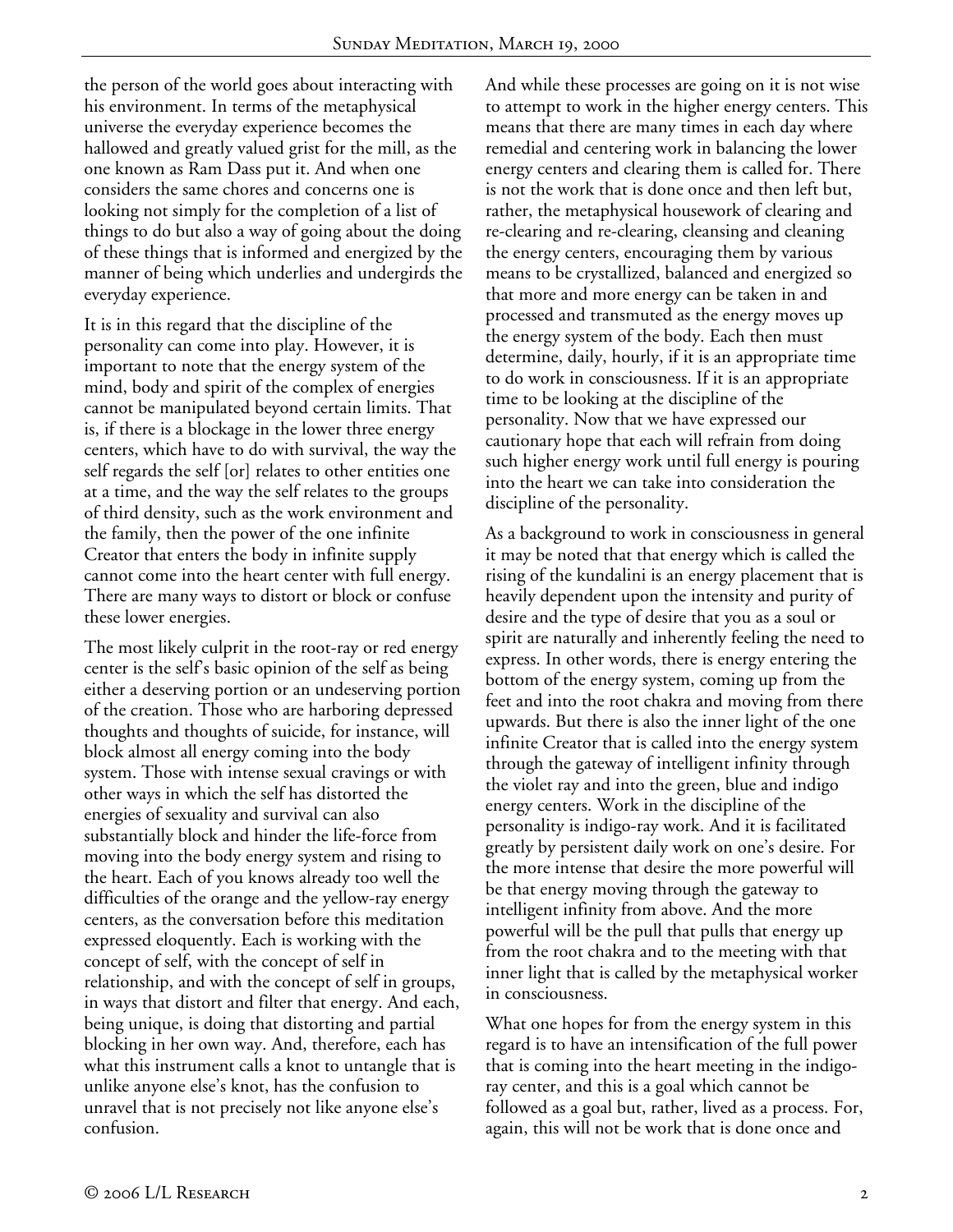never again. This is in no wise a work that after one has done it one may rest upon one's laurels. Rather, this is a continuing effort throughout the incarnation.

Now, let us look at the concept of the personality, for this is what one is attempting to discipline. It is our feeling that the personality shell is an artifact of the incarnation in which you are now enjoying existence. This personality shell was chosen carefully by you, picking from the gifts that you had worked upon in previous incarnations, choosing areas of weakness that would give dynamic to the catalyst that was desired for learning the specific lessons that you chose in this particular incarnation. It is not to be considered a real being but, rather, the outer shell of a being that is infinite. It is a face to meet the faces that one meets in the physical illusion, a voice to meet the voices, a way of thinking to meet the ways of thinking that one meets. Those of the Eastern religions tend to look at this as a fundamentally unreal entity and see the self as unreal. We note that this is, to us, a somewhat simplistic diminution of the actual situation.

However, we would agree that the ego is a good term for this personality shell and may be seen to be subject to the suspicions, shall we say, the justified suspicions of the spiritual seeker. For this personality shell is a collection of gifts, challenges, limitations and biases of all kinds which then is taken out of one's control, for the most part, while one is young in years and given a thorough enculturation from parents, teachers and others in authority during the young years of the incarnation. By the time the entity awakens spiritually and resolves to take responsibility for the self this personality shell has become huge. It seems very real. It seems to be indestructible and almost impossible to change in many ways. This is a semi-permeable illusion.

There is complete free will to alter the distortions of the self. It is simply that there is tremendous resistance to change from this personality shell. The value of the shell is that it is as the user interface between the self and the catalyst, those faces that meet you face, those thoughts that meet your thoughts, and so forth. It gives you a place to start. It gives you preferences and biases to begin with. It gives you, shall we say, the abode that is as the haven where the precious self within rests in potential, waiting for the opportunity to come forth.

Now, each of you has undoubtedly noted throughout your experience that bits and pieces of this personality shell will fall away, sometimes for clear reasons, sometimes for no apparent reason, at a certain point within the incarnational experience. This instrument has called this the subtraction process, and many have thought of it as the refining fire that tempers the self. One could see the action of catalyst and experience on this personality shell as that of the sculptor who skillfully or awkwardly is attempting to create a new shape out of the block of stone that is the personality shell. There is a far more vital and authentic being resting within this relatively non-vital shell. Consequently, the spiritual being within the worldly incarnation is as the mine of precious stones which has been overlaid with dirt. It is a wise and protective measure, given the circumstances of incarnation. This mining, then, can be seen as the discipline of the personality. The careful, slow, almost scientific excavation of the authentic self from the jagged edges and roughness of the personality shell is the goal of the worker in consciousness who is attempting the discipline of the personality.

Each personality will have significant areas where the self can see that there is metaphysical work to be done. This instrument, for instance, cyclically moves into an attitude of self condemnation because of its tendencies as a personality towards clothing itself in many, many varieties of outer skin; one layer of clothing after another is seen to be acceptable and then not acceptable. There is felt to be the energy given, for instance, as this entity has recently done, to the achievement of an Easter dress and hat because of this instrument's tendencies to think along the terms of appearance and wishing to have the clothing that it would prefer.

However, simply cutting off the self from the purchase of the clothing can be seen only to be working on the surface of the personality. In disciplining the personality it is far more telling if the worker in consciousness can see into the fear and the unworthiness, these being indigo-ray energies that are distorting the entity towards achieving further changes of clothing in order to defend the self and create that feeling that the self is in some measure of control. Each entity will have deeply personal areas where the energy is drawn and leeched away from metaphysical pursuits and it is to these rough places of the personality that the worker in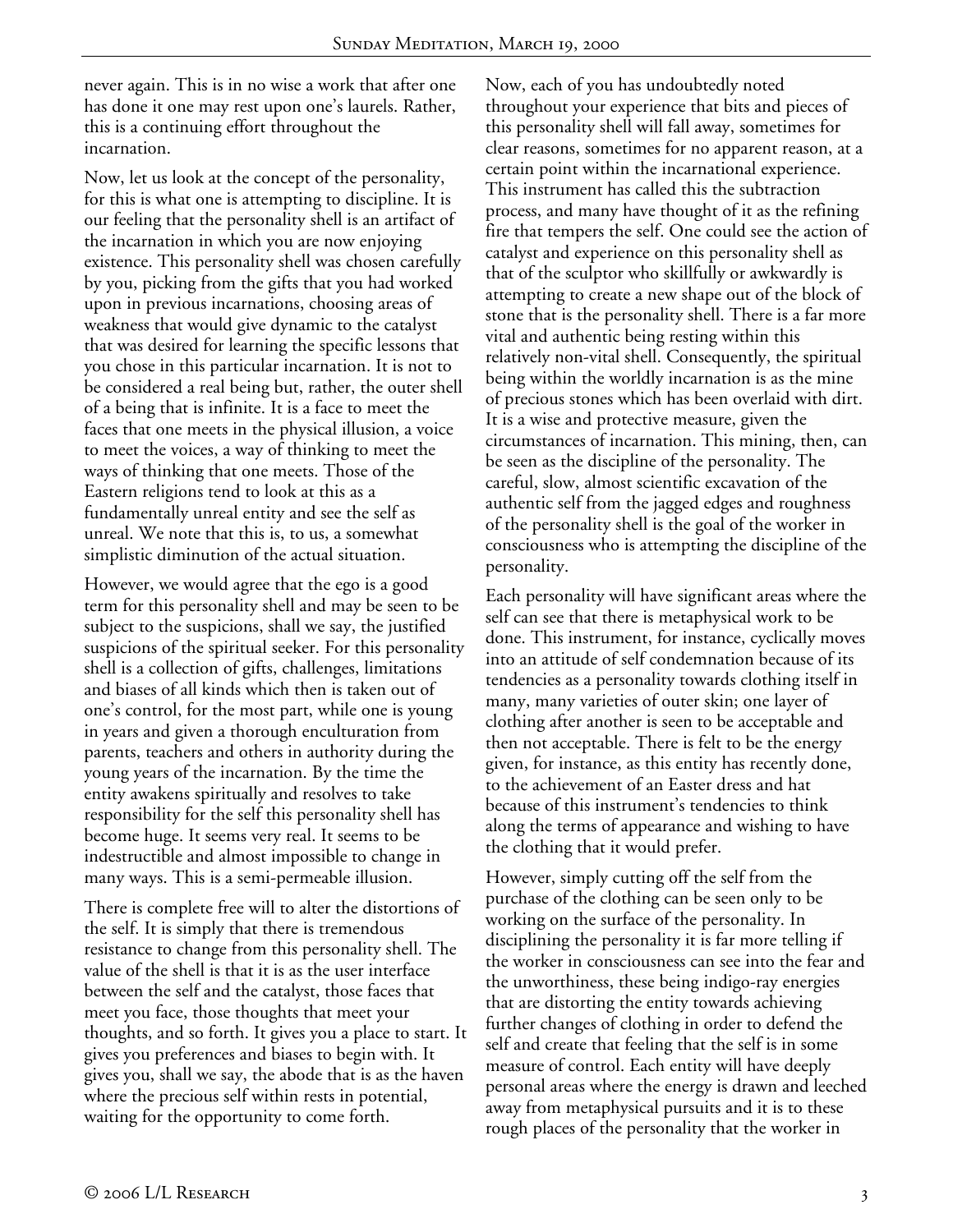consciousness will go in thought, not to condemn the self, not to attempt with the knife to excise surgically parts of the self, but, rather, to see these places as places where the earth is covering the jewels in such a deep way that the focus of service and learning is shifted to trivial concerns.

In no wise do we recommend that entities simply cut out those activities which the self considers beneath metaphysical notice. Rather, we would encourage each to come into a vision or an attitude concerning the self that—we offer this instrument the phrase, "My funny valentine." We find the words to this song very pointed in this regard. "My funny valentine, you look so laughable, unphotographical. You're my favorite work of art." This is how you may see yourself as a spiritual entity. As a funny, but very, very sweet work of art. Each entity in incarnation, especially in third density, is a puzzle, a mystery, and an enigma with funny quirks and uncommon lapses that don't seem to add up to a totally sensible human being, and, yet, with all of the preferences and biases and funny places yet still each of you is a beautiful and perfect sublime complex of vibrations that is unique and most beloved by the infinite Creator.

When you can have this attitude towards yourself, rather than a condemnatory or a judging attitude towards the self, this in turn frees the self to be the self without apology or guilt. And at the same time it frees the self to begin to consider where lies love in the personality and where lies fear. For fear is part of that dirt that covers the gems of the true and authentic self. What you are doing is panning for gold in a way. You don't want to take great chunks of your self and toss them to one side. You might miss a gem. You want to take a sieve and sieve each part of that earth, gazing at all that is you to see where the glimmer of treasure truly is. And as you sieve and discard the earth, you do not judge the earth but, rather, thank it for protecting that authentic self and offering it a haven within incarnation which is relatively safe, no matter what the outer circumstances, difficulties or tragedies in a worldly sense that the self may be going through.

We feel that this is sufficient material to begin this consideration and would at this time transfer this contact to the one known as Jim for further questions to refine this subject or anything that remains to be discussed at this working. We leave

this instrument in thanks, love, and light and would now transfer to the one known as Jim. We are known to you as those of Q'uo.

## *(Jim channeling)*

I am Q'uo, and greet each of you in the love and the light of the infinite Creator through this instrument. At this time it is our privilege to offer ourselves to speak to any further queries which those present might have for us. Is there another query at this time?

**Carla:** I would like to give the instrument a chance to ask any further queries on this topic since he is the one who brought it up. He can just ask it mentally and you can respond.

I am Q'uo, and we are aware that the one known as Jim will need to read that which we have given before further questions are offered. Is there any other query at this time?

**Carla:** Well, just to follow through the example of me with my clothes, would the discipline of my personality in this regard, then, be looking at this habit and this preference and seeing the energy that is caught there in a metaphysical sense rather than making a move to change my behavior? Would that be a discipline of the personality?

I am Q'uo, and am aware of your query, my sister, and we find that you are, indeed, correct in that when one is assessing the metaphysical treasure, the metaphysical value of an activity, an action, or a thought then one is beginning to build the foundation of that which shall, in total, for the entity become the discipline of its own personality. The personality in each instance, then, is offered an expression of itself in a fashion which allows for the understanding of the metaphysical nature of the action to be expressed. This is to say that all thoughts, and actions, words, and deeds may be assessed for the metaphysical quality that they offer to the individual. Thus, the entity in each instance is attempting to concern itself with those things which have value or growth. The metaphysical nature of each expenditure of energy is assessed and further expenditures of energy are arranged according to those qualities which the entity feels will help in personal growth.

Is there a further query, my sister?